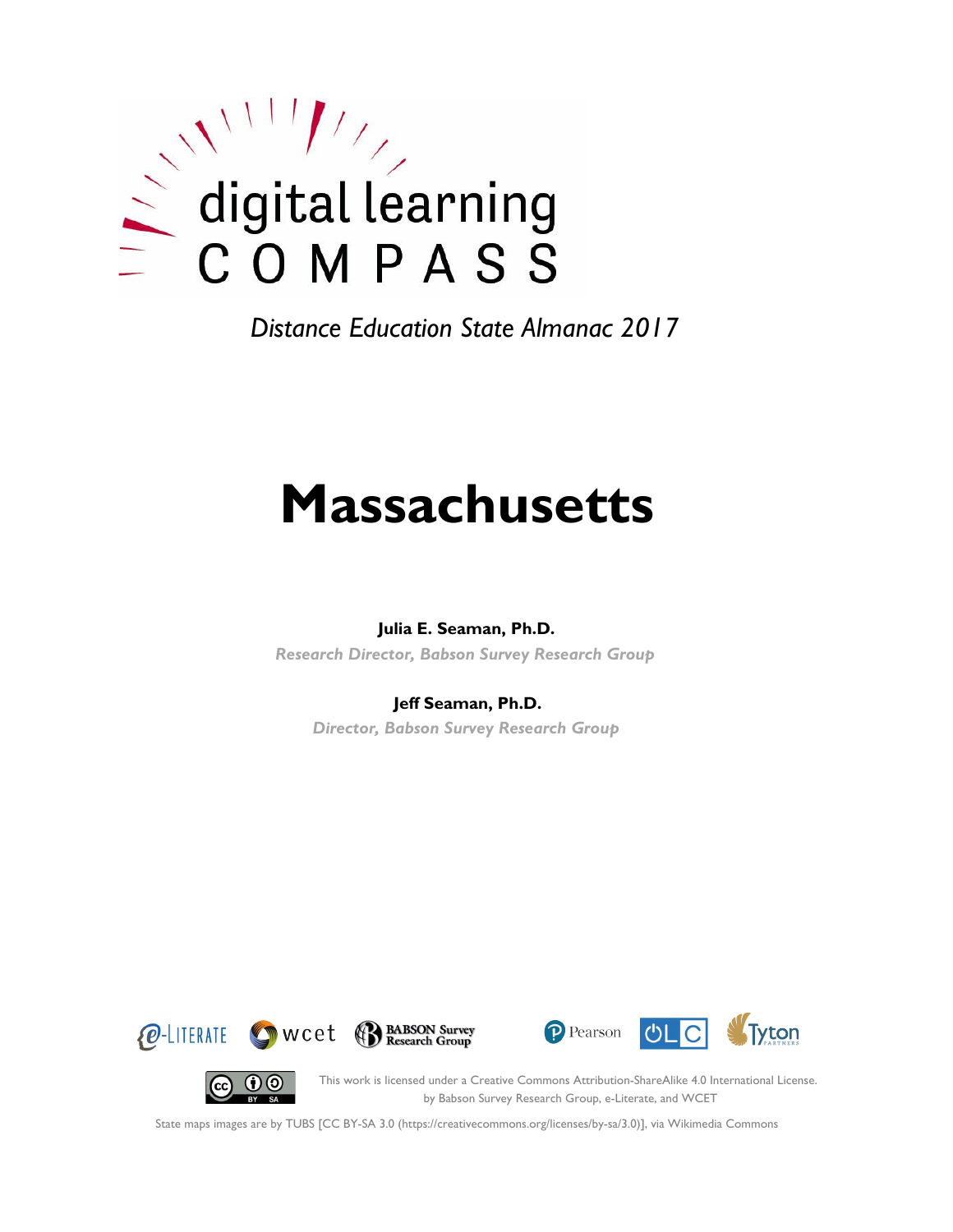#### **Massachusetts State % of National** 6,811,779 2.1% 3,405,890 2.2% 126 2.6% **Population 18-55 Population Number of Institutions**

 Massachusetts has 126 degree-granting higher education institutions, which represent 2.6% of all such institutions in the United States. These institutions enrolled a total of 510,396 students as of fall 2015 (374,727 of which are studying at the undergraduate level and 135,669 at the graduate level). The fall 2015 figure is a decrease of 3,477 students (or -0.7%) from the number enrolled in the fall of 2012.

Among the total student body, 87,442 (58,332 undergraduates and 29,110 graduate students) were taking at least one course at a distance. This is 17.1% of the enrolled student body, which is lower than the national average rate of 29.7%. The number of students taking distance education courses in the state increased by 16,358 (or 23.0%) between fall 2012 and fall 2015. This is higher than the national level of growth of 11.0%.

 38,116 students in Massachusetts are taking all of their courses at a distance, made up of 17,925 undergraduates and 20,191 graduates. This represents 7.5% of all students enrolled in the state, a rate that is lower than the national average of 14.3%. A total of 21,640 (or 56.8% of these exclusively online students) live in Massachusetts, the remainder come from outside of the state. This rate is higher than the national in-state average of 55.1%.

 The number of students that take any of their courses on campus, including those who take all of their courses on campus and those who take a mix of on-campus and distance courses, is 472,280, or 92.5% of the total student enrollment in Massachusetts. This number represents a decrease in proportion on campus from the four years prior (94.1% from 483,357 students in 2012). The -1.5% rate is a smaller change than the national 1.7% decrease.

|                    |                        | <b>Total</b>        |                        | <b>Undergraduate</b> |                        | <b>Graduate</b> |                        |
|--------------------|------------------------|---------------------|------------------------|----------------------|------------------------|-----------------|------------------------|
|                    |                        | <b>All Students</b> | Any<br><b>Distance</b> | <b>All Students</b>  | Any<br><b>Distance</b> | All Students    | Any<br><b>Distance</b> |
|                    | Total                  | 510,396             | 87,442                 | 374,727              | 58,332                 | 135.669         | 29,110                 |
|                    | Private for-profit     | 4,204               | 1,755                  | 3,961                | 1,526                  | 243             | 229                    |
| Control            | Private not-for-profit | 283,949             | 31,906                 | 175,504              | 11,643                 | 108,445         | 20,263                 |
|                    | Public                 | 222,243             | 53,781                 | 195,262              | 45,163                 | 26,981          | 8,618                  |
| <b>Type</b>        | 2 to 4-year            | 98,603              | 24,927                 | 98.603               | 24,927                 | 0               | 0                      |
|                    | 4-year or more         | 411,793             | 62,515                 | 276,124              | 33,405                 | 135,669         | 29,110                 |
|                    | <b>Under 1,000</b>     | 14,241              | 1,165                  | 9,308                | 581                    | 4,933           | 584                    |
| <b>Instutional</b> | $1,000 - 4,999$        | 126,064             | 16,327                 | 103,438              | 11,795                 | 22,626          | 4,532                  |
| <b>Enrollment</b>  | $5,000 - 9,999$        | 152,463             | 34,293                 | 124,683              | 26,645                 | 27,780          | 7,648                  |
| <b>Size</b>        | 10,000 - 19,999        | 126,549             | 22,855                 | 86,363               | 13,375                 | 40,186          | 9,480                  |
|                    | 20,000 and above       | 91,079              | 12,802                 | 50.935               | 5,936                  | 40,144          | 6,866                  |
|                    | Associate's College    | 96,977              | 24,832                 | 96,977               | 24,832                 | $\mathbf 0$     | $\mathbf 0$            |
|                    | Baccalaureate College  | 35,475              | 2,370                  | 34,100               | 2,148                  | 1,375           | 222                    |
| Carnegie           | Doctoral University    | 224,172             | 27,303                 | 137,577              | 14,014                 | 86,595          | 13,289                 |
|                    | Master's College       | 113,117             | 26,252                 | 81,343               | 13,816                 | 31,774          | 12,436                 |
|                    | Specialized            | 40,655              | 6,685                  | 24,730               | 3,522                  | 15,925          | 3,163                  |
|                    | Unassigned             | 0                   | 0                      | 0                    | 0                      | 0               | 0                      |

## **Overall and Distance Enrollment - 2015**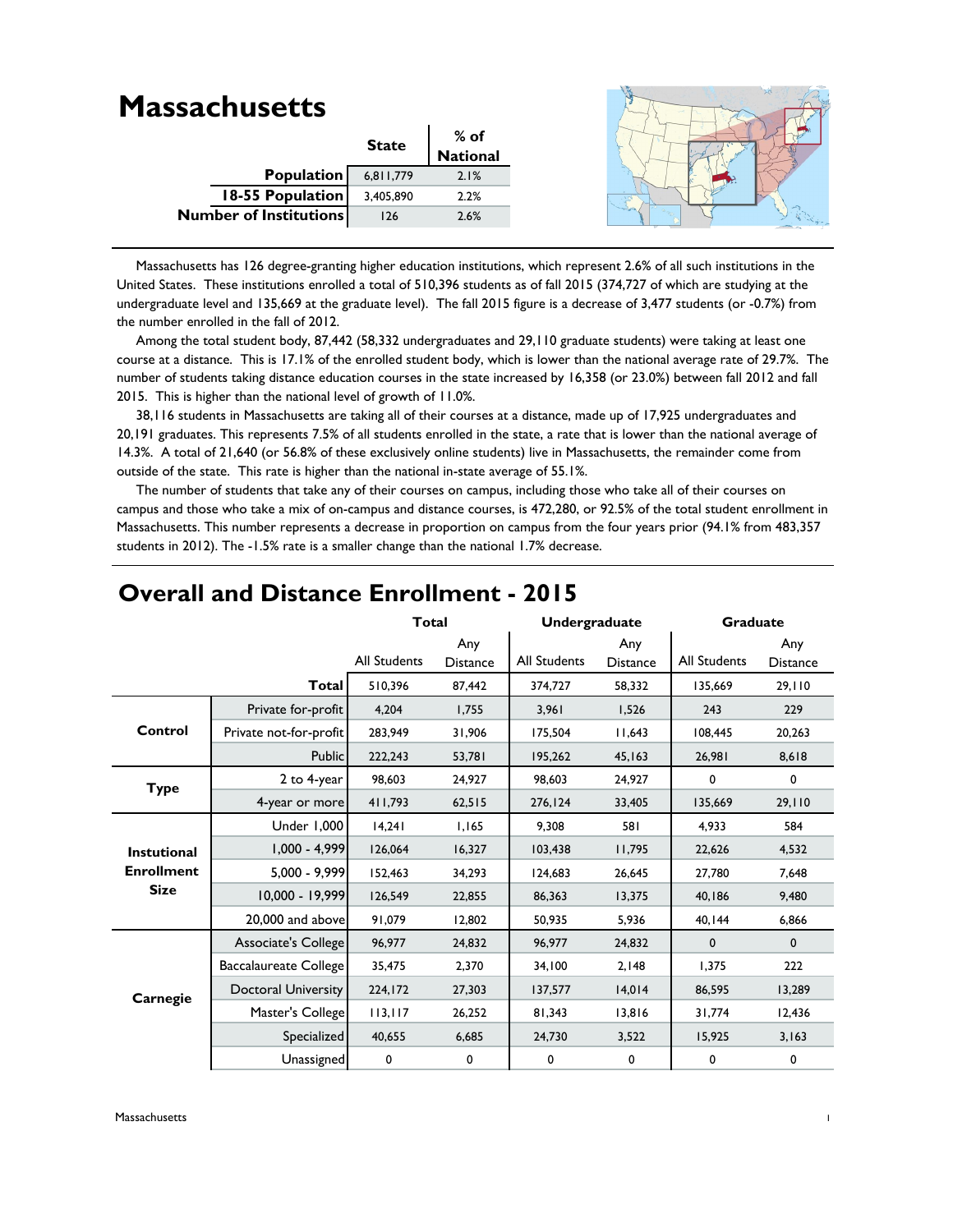

# **Distribution of State Institutions**

## **On-Campus Students**



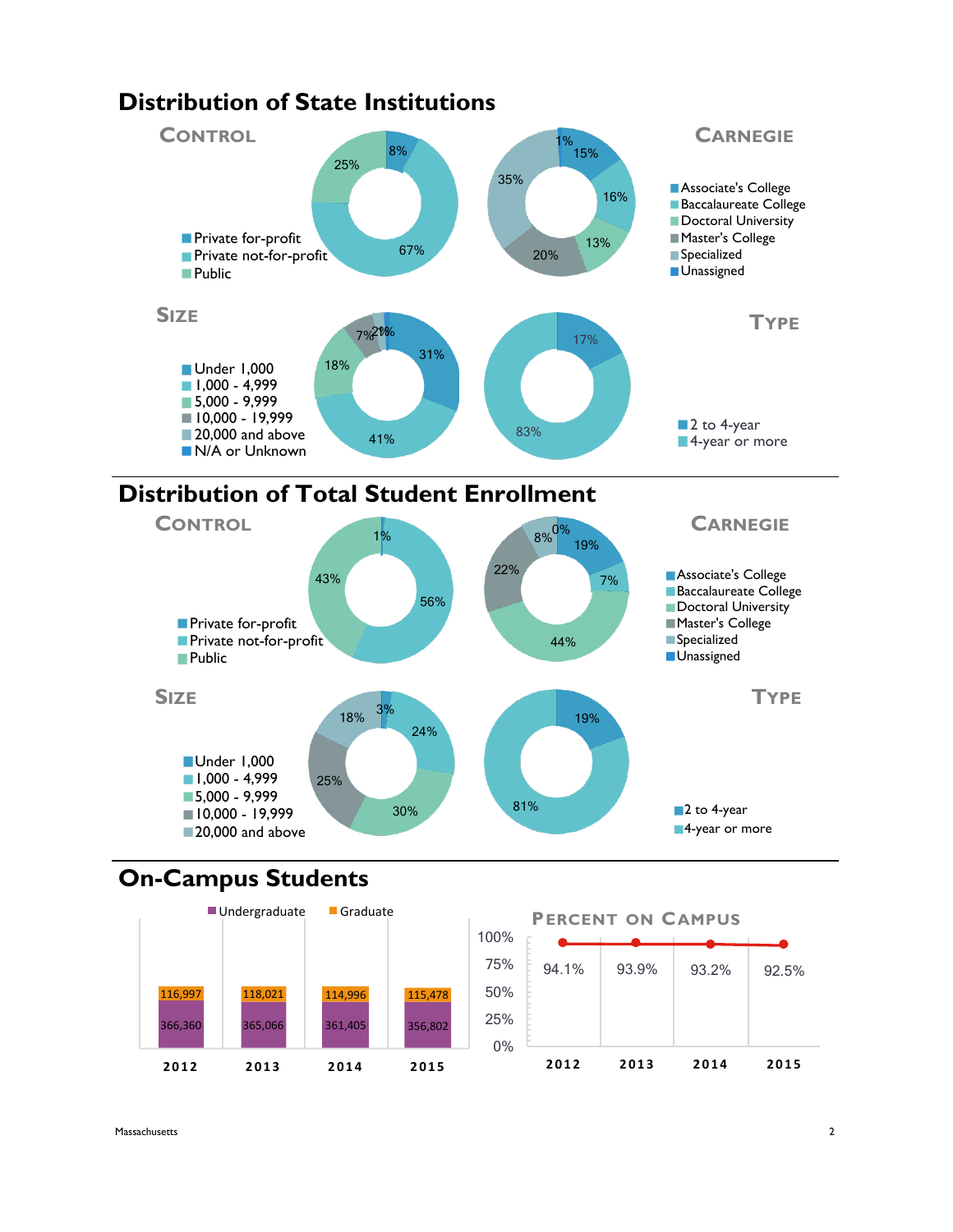## **Distribution of Distance Student Enrollment**



## **Enrollment Trends**



## **Exclusively Distance Student Locations**